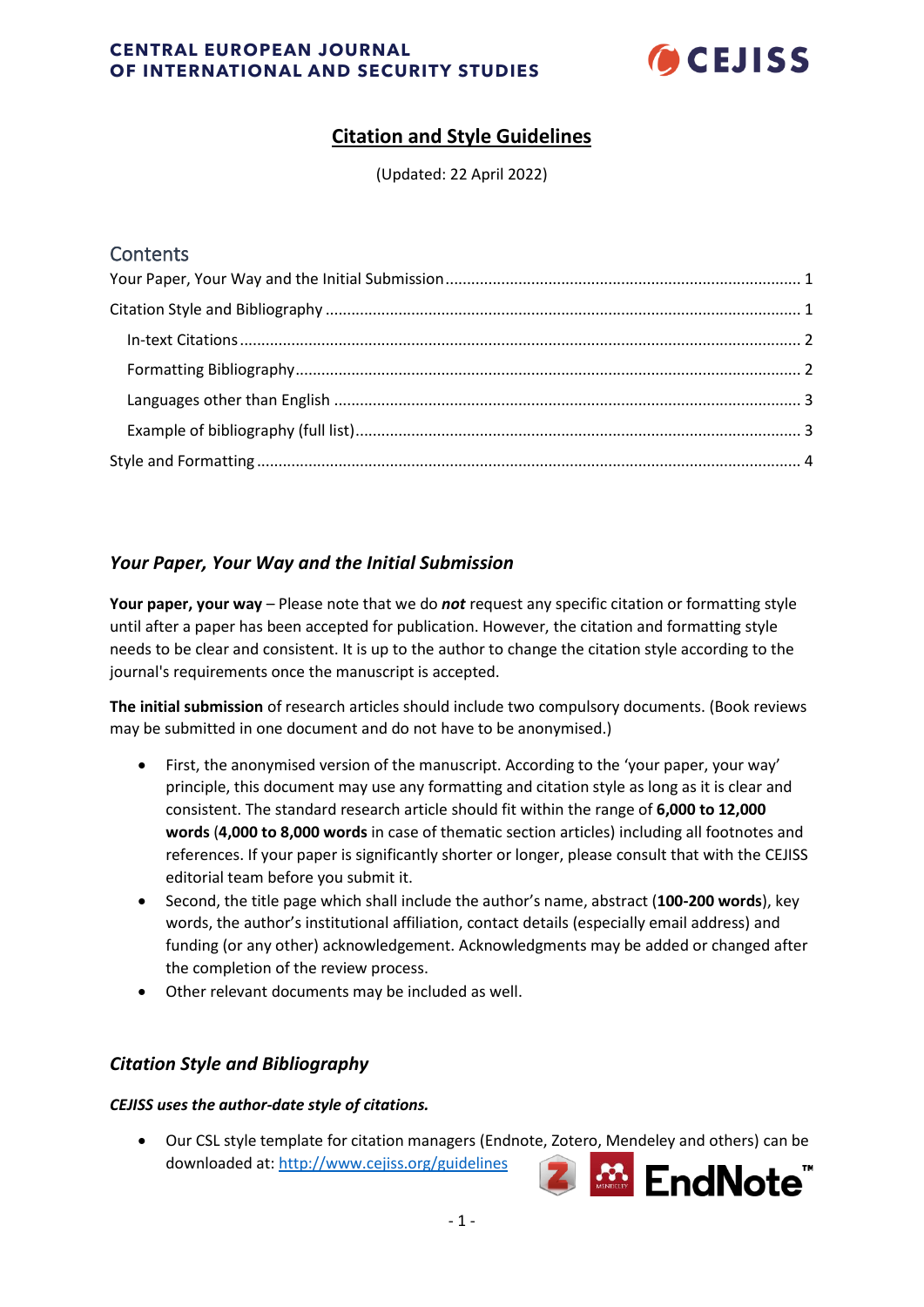## **CENTRAL EUROPEAN JOURNAL OF INTERNATIONAL AND SECURITY STUDIES**



#### <span id="page-1-0"></span>**In-text Citations**

This is what citations should look like (Waltz 1979).

#### Specific examples

Multiple works including multiple works by the same author (Keohane 2012; Waltz 1959, 1979; Wendt 1999, 2015).

A work by more authors (March & Olsen 1984).

Citation with page number(s) (Ikenberry 2011: 60–61) and chapters (Linklater 1998: chap.: 3).

If there are four or more authors, please use the first author et al. (Ferreira et al. 2019) – please note that all the authors need to be mentioned in the final list of bibliography. For three and fewer authors, please use all the authors (Suzuki, Zhang & Quirk 2013).

#### <span id="page-1-1"></span>**Formatting Bibliography**

*Monograph* Waltz, K. N. (1979): *Theory of International Politics*. Berkeley: University of California Press.

#### *Edited volume*

Suzuki, S., Zhang, Y. & Quirk, J. (eds.) (2013): *International Orders in the Early Modern World: Before the Rise of the West*. Abingdon, New York: Routledge.

#### *Book chapter*

Mahoney, J. & Thelen, K. (2009): A Theory of Gradual Institutional Change. In: Mahoney, J. & Thelen, K. (eds.): *Explaining Institutional Change: Ambiguity, Agency, and Power*. Cambridge: Cambridge University Press, 1–37.

### *Journal article*

March, J. G. & Olsen, J. P. (1984): The New Institutionalism: Organizational Factors in Political Life. *The American Political Science Review*, 78(3), 734–749.

#### *Newspaper (or magazine) article*

Broad, W. J. (2020): A.I. Versus the Coronavirus. *The New York Times*, 26 March, <accessed online: https://www.nytimes.com/2020/03/26/science/ai-versus-the-coronavirus.html>.

### *Newspaper article without author (institution as author)*

BBC (2005): Putin Deplores Collapse of USSR. *BBC News*, 25 April, <accessed online: http://news.bbc.co.uk/2/hi/4480745.stm>.

### *Online document or webpage*

State Council of PRC (1998): China's National Defense. *The State Council of PRC*, July, <accessed online: http://www.china.org.cn/e-white/5/index.htm>.

### *Dissertation*

Hawking, S. (1966): *Properties of Expanding Universes* (Doctoral thesis). Cambridge: University of Cambridge, <accessed online: https://www.repository.cam.ac.uk/handle/1810/251038>.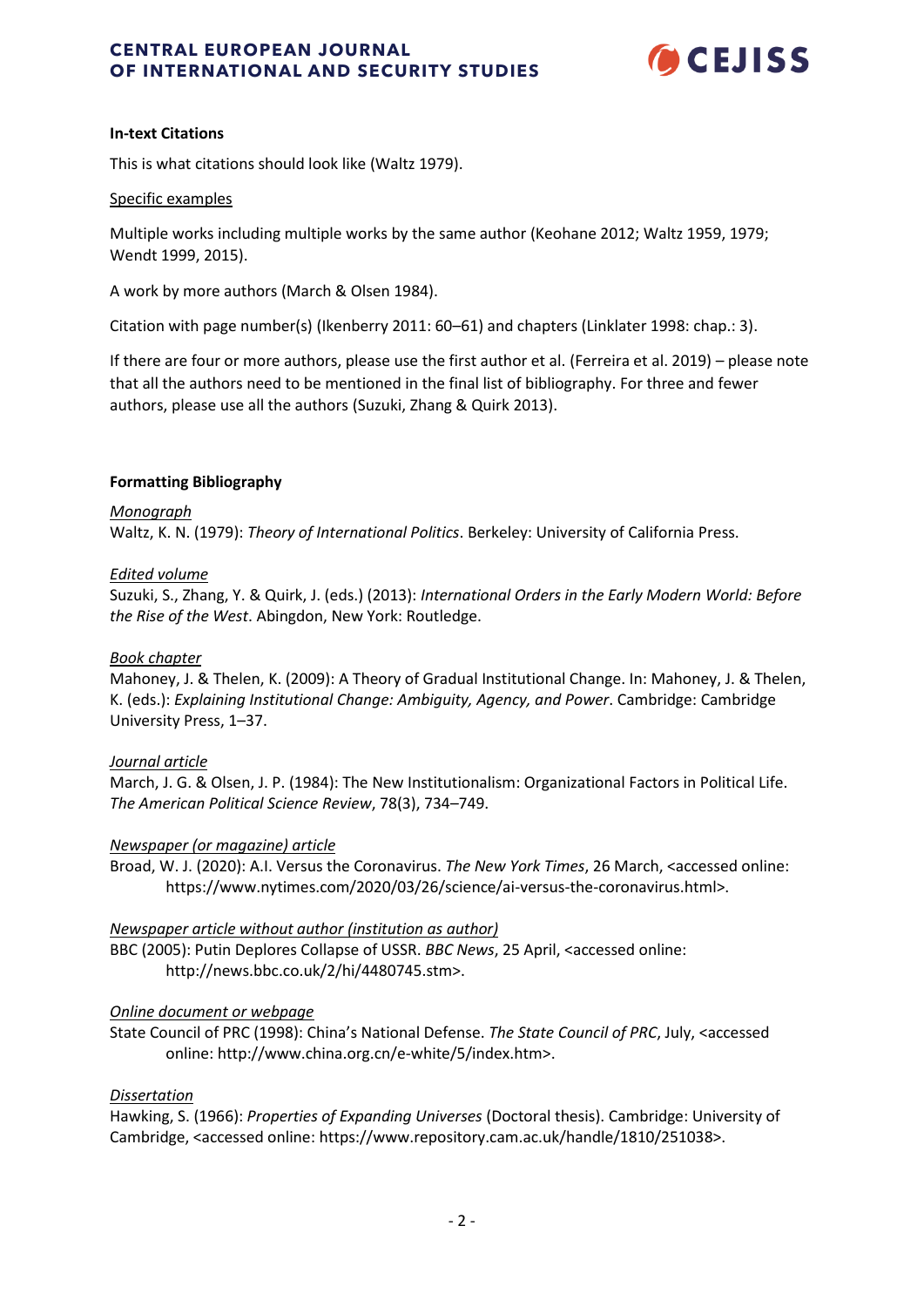## **CENTRAL EUROPEAN JOURNAL OF INTERNATIONAL AND SECURITY STUDIES**



#### <span id="page-2-0"></span>**Languages other than English**

In case of documents written in **language other than English**, please state the original title of the document [English translation should be stated right after that in square brackets]. CEJISS is a generalist journal, please always Romanise alphabet when necessary (i.e. the Cyrillic script, Chinese characters, the Arabic alphabet etc. should **not** be used).

Shen, Z. (2007): *Zhong Su Guanxi Shigang [History of Sino-Soviet Relations]*. Beijing: Xinhua Press.

Xinhua (2009): Jiang Bingkun: Liang'an Ying Jiangou Jingji Wenhua Shehui Deng Liangxing Hudong Jizhi [Jiang Bingkun: Construction of Cross-Strait Interaction Mechanism Should Be Economic, Cultural and Social]. *Xinhua*, 26 April, <accessed online: http://news.xinhuanet.com/newscenter/2009-04/26/content\_11258701.htm>.

### <span id="page-2-1"></span>**Example of bibliography (full list)**

- BBC (2005): Putin Deplores Collapse of USSR. *BBC News*, 25 April, <accessed online: http://news.bbc.co.uk/2/hi/4480745.stm>.
- Broad, W. J. (2020): A.I. Versus the Coronavirus. *The New York Times*, 26 March, <accessed online: https://www.nytimes.com/2020/03/26/science/ai-versus-the-coronavirus.html>.
- Ferreira, F. A. F., Esperança, J. P., Xavier, M. A. S., Costa, R. L. & Pérez-Gladish, B. (2019): A Socio-Technical Approach to the Evaluation of Social Credit Applications. *Journal of the Operational Research Society*, 70(10), 1801–1816.
- Ikenberry, G. J. (2011): The Future of the Liberal World Order: Internationalism After America. *Foreign Affairs*, 90(3), 56–68.
- Keohane, R. O. (2012): Twenty Years of Institutional Liberalism. *International Relations*, 26(2), 125– 138.
- Linklater, A. (1998): *The Transformation of Political Community: Ethical Foundations of the Post-Westphalian Era*. Columbia: University of South Carolina Press.
- Mahoney, J. & Thelen, K. (2009): A Theory of Gradual Institutional Change. In: Mahoney, J. & Thelen, Kathleen (eds.): *Explaining Institutional Change: Ambiguity, Agency, and Power*. Cambridge: Cambridge University Press, 1–37.
- March, J. G. & Olsen, J. P. (1984): The New Institutionalism: Organizational Factors in Political Life. *The American Political Science Review*, 78(3), 734–749.

Shen, Z. (2007): *Zhong Su Guanxi Shigang [History of Sino-Soviet Relations]*. Beijing: Xinhua Press.

- State Council of PRC (1998): China's National Defense. *The State Council of PRC*, July, <accessed online: http://www.china.org.cn/e-white/5/index.htm>.
- Suzuki, S., Zhang, Y. & Quirk, J. (eds.) (2013): *International Orders in the Early Modern World: Before the Rise of the West*. Abingdon, New York: Routledge.
- Waltz, K. N. (1959): *Man, the State, and War: A Theoretical Analysis*. New York: Columbia University Press.
- Waltz, K. N. (1979): *Theory of International Politics*. Berkeley: University of California Press.
- Wendt, A. (1999): *Social Theory of International Politics*. Cambridge: Cambridge University Press.
- Wendt, A. (2015): *Quantum Mind and Social Science*. Cambridge: Cambridge University Press.
- Xinhua (2009): Jiang Bingkun: Liang'an Ying Jiangou Jingji Wenhua Shehui Deng Liangxing Hudong Jizhi [Jiang Bingkun: Construction of Cross-Strait Interaction Mechanism Should Be Economic, Cultural and Social]. *Xinhua*, 26 April, <accessed online:

http://news.xinhuanet.com/newscenter/2009-04/26/content\_11258701.htm>.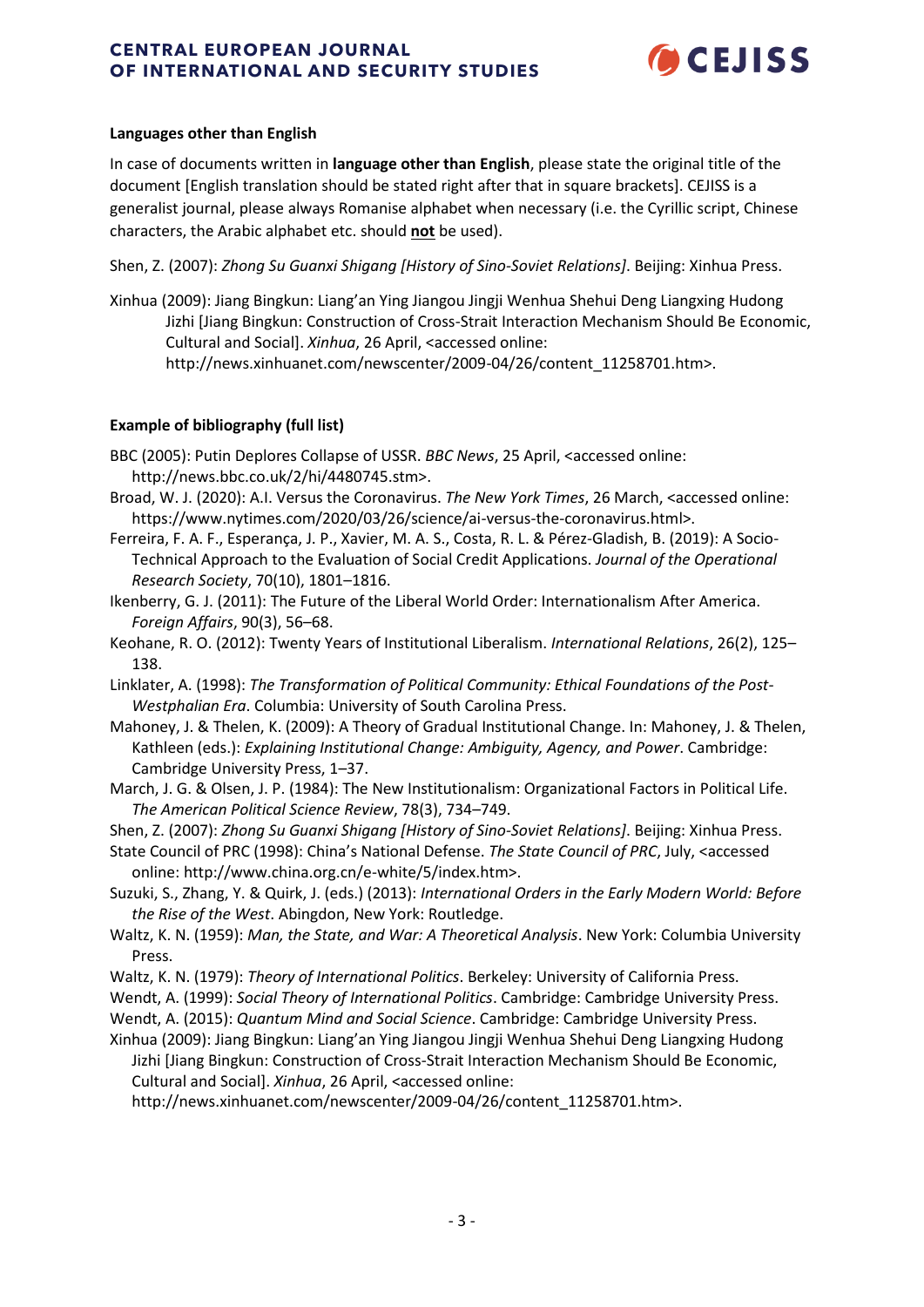

## <span id="page-3-0"></span>*Style and Formatting*

#### Article title

Use upper case letters in all words except for articles, short preposition and conjunctions. Please, do not use upper case letters for the whole title.

#### Keywords

Separate keywords with commas, not semicolons.

#### Abstract

The length of the abstract should be 100–200 words.

#### Subtitles

Subtitles should not have all words in upper case as the main title. Please, make the subtitles clearly distinct in case you use more levels of subtitles but do not use numbering (e.g. 1.1, 1.2.3, etc.)

#### Spelling

Keep consistent **British spelling** throughout the text with -ise and -isation endings (politicise, politicisation); favour, labour. This does not apply to cases when a text with other spellings are cited.

#### Dates

Use the following format: **10 June 2011**. The format can change for special cases ("September 11").

#### Quotation marks

Use single quotation marks, double quotation marks should be used only within single marks. Expressions that are not direct speech should have punctuation outside of quotations marks.

Example:

Clinton said: **'**Vote like your democracy depends on it**.'**

This author says that **'**this topic is important**'.**

The author said yesterday that **'**as far as this term **"**populism**"** is concerned, I think it's a fad**'.**